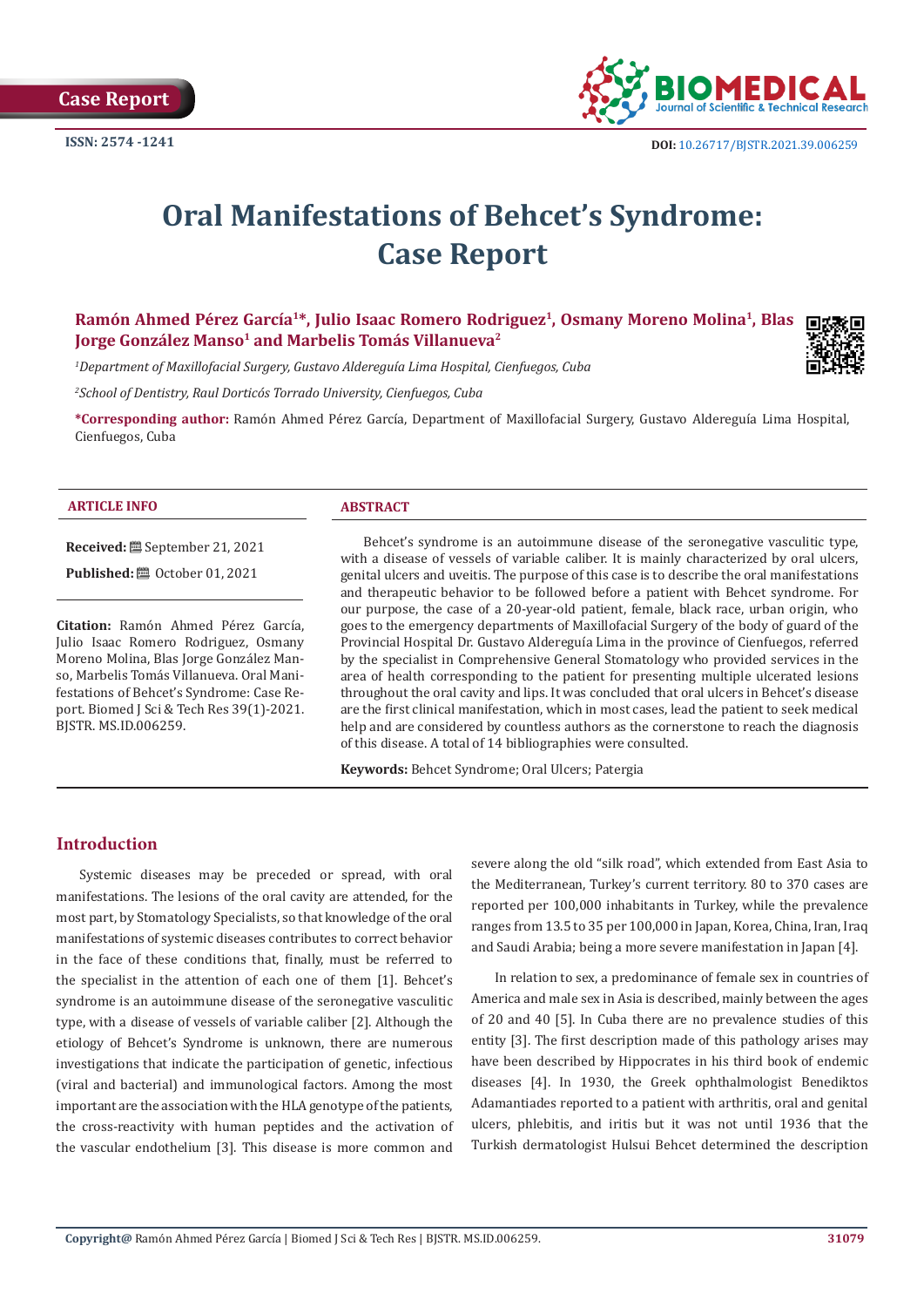of this disease of more accurate way [6]. The clinical spectrum of this disease, characterized by a symptomatic triad (recurrent oral and genital ulcers with uveitis and hypotension) in addition to the fact that the histopathological study of the affected organs and the analytical data are nonspecific, makes its diagnosis based on the clinical method of description and grouping of signs and symptoms [7]. In 1990, the criteria for the diagnosis of this entity were established for the first time by the International Study Group for Behçet's Disease [8].

In 2006, new diagnostic criteria of the International Group for the study of Behcet's disease were established [9], which declared a major or mandatory criterion: recurrent oral ulcers and minor criteria: recurrent genital ulcers, eye lesions, skin lesions, vascular lesions and positive patergia test [10]. In 2013, the international criteria for the diagnosis of the disease were reviewed, as a result of the analysis they proposed to award 2 points to ocular lesions and oral and genital aphthous lesions and assign 1 point to skin

lesions, of the Central Nervous System, vascular manifestations and the positive patergia test. According to these criteria, a patient with a score ≥ 4 points is classified as a Behcet disease [3]. At present it is known that it is not curable, but treatable [4]. The goals of therapy are to: suppress inflammation, reduce the frequency and severity of recurrences. To be effective, treatment must be implemented early [11]. Objective: Describe the oral manifestations and therapeutic behavior to be followed before a patient with Behcet syndrome.

# **Case Presentation**

Patient of 20 years of age, female sex, black race, urban origin, who comes to the emergency services of Maxillofacial Surgery of the body of guard of the Dr. Gustavo Aldereguía Lima Hospital in Cienfuegos, Cuba referred by the specialist in Stomatology General Comprehensive that provided services in the area of health corresponding to the patient for presenting multiple ulcerated lesions throughout the oral cavity and lips Figure 1.



**Figure 1:** Ulcerated lesions on lips.

#### **Anamnesis**

During the interrogation, the patient was referred to as inflammation of the entire oral cavity, pain during food intake and difficulty swallowing (dysphagia), burning sensation and burning of the mouth, halitosis, recurrent episodes (7 to 8 times a year) ulcerated bleeding lesions, which previously healed spontaneously until their total disappearance but during the last episode the lesions persist. It also refers to the presence of genital ulcers, skin rash in the frontal region and persistent joint pain.

#### **Physical Exam**

Multiple ulcers were detected in the oral cavity of approximately 1cm and more, covered by a yellowish-green pseudo membrane and with fetidity due to the over-added infection of the lesions, with irregular, undefined, elevated, rounded, hyperemic edges, bleeding to the minimum stimulus, painful on palpation, located in the region of the oropharynx, tongue, palate, gum, floor of mouth, mucosa of cheeks and lips Figure 2a. In addition, irregular and rough surface was detected upon palpation of the frontal cutaneous region Figure 2b and in the left axillary and subaxillary region Figure 2c. The case of the patient was consulted with the Internal Medicine services for a better treatment of genital lesions and joint pain.

#### **Complementary Exams**

The following complements were indicated:

- **a)** Blood count
- **b)** Leukogram
- **c)** Blood chemistry
- **d)** Hepatic Profile
- **e)** HIV serology
- **f)** Rheumatoid Factor
- **g)** C-reactive protein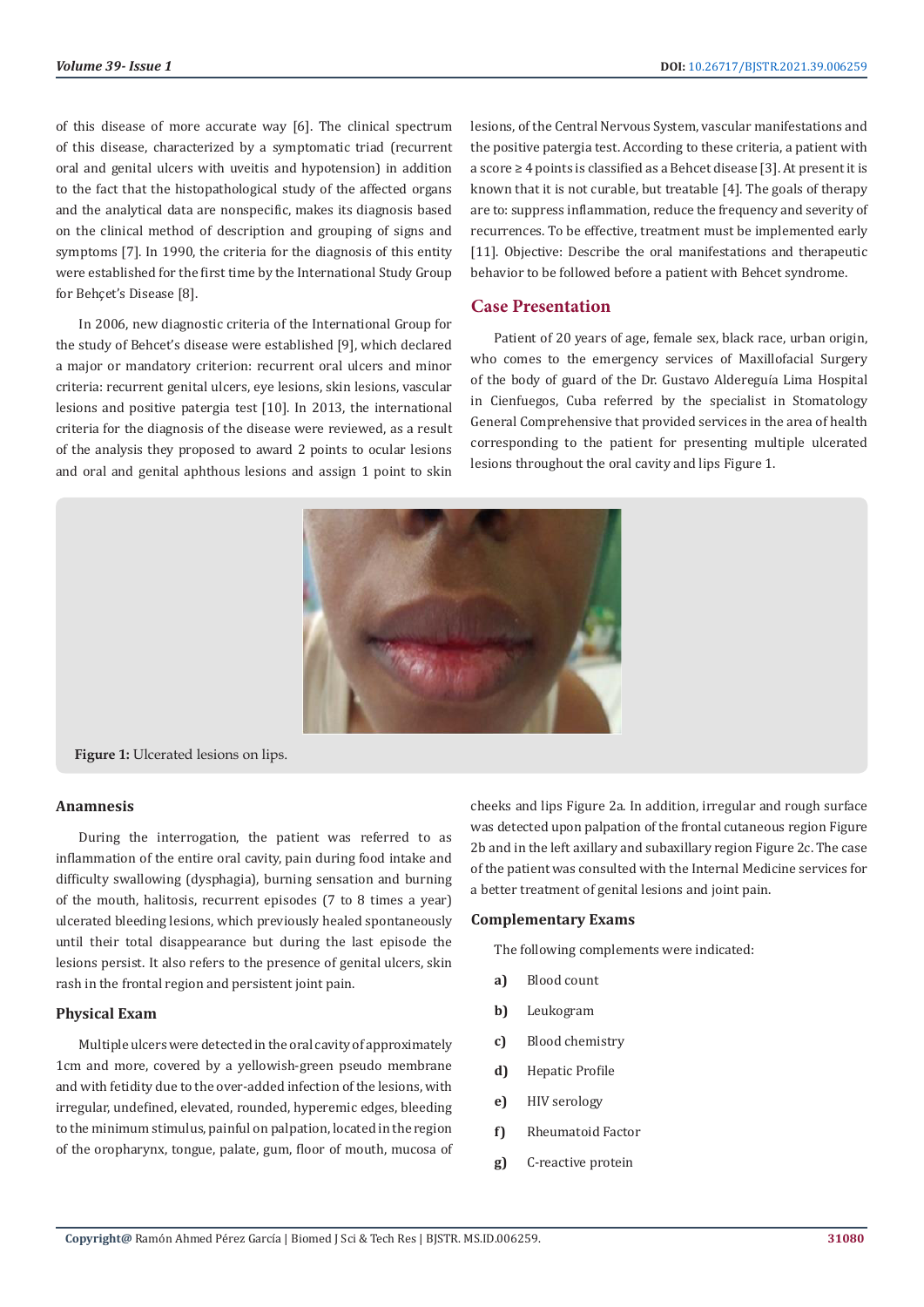- **h)** LE cells
- **i)** Immunoglobulins Serum
- **j)** Patergia test
- **k)** Surface antigen
- **l)** Hepatitis C antibody

The results of the complementary examinations were within the normal parameters except the Leukogram in which there was a considerable increase in segmented leukocytes (neutrophils) with a value of 80%, which showed that the over-added infection of the lesions was bacterial. During the patergia test, a small sterile needle was inserted into the skin of the forearm, causing a small red papule to appear at the needle insertion site one or two days after the test was performed, which indicated hyperreactivity of the immune system to minor trauma or damage Figure 3. It is not 100% specific, only a proportion of patients with Behcet syndrome have a positive response.



# **Figure 2:**

- (a) yellowish-green pseudo membrane located in the tongue and oropharynx;
- (b) Skin rash in the frontal region;
- (c) Irregular and rough surface in the left axillary and subaxillary region.



**Figure 3:** Red papule on forearm skin two days after the patergia test.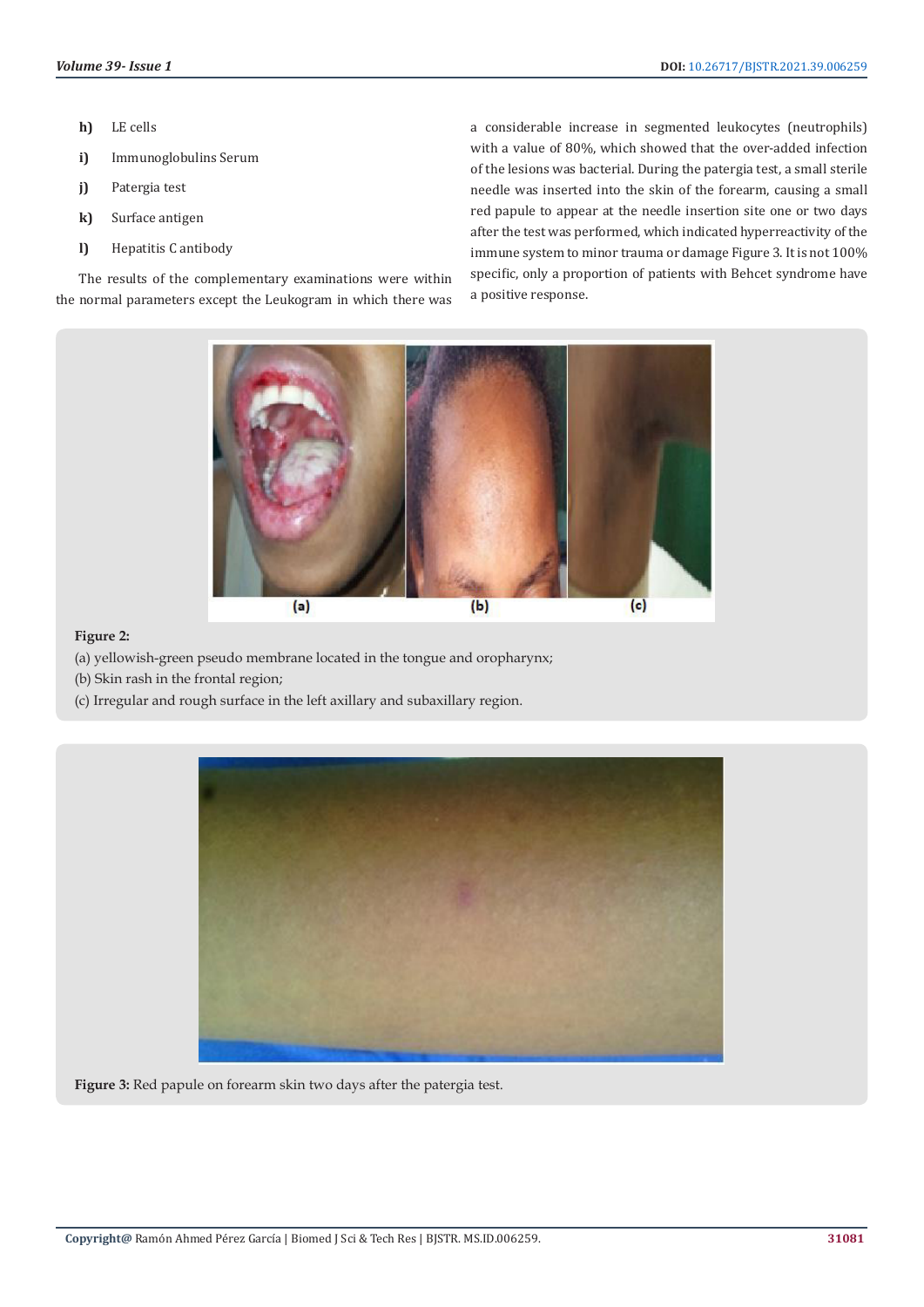#### **Diagnosis**

With these results, some possible diagnoses were ruled out: Human Immunodeficiency Syndrome, Rheumatoid Arthritis, Hepatitis B and C, Herpes Simplex type 1, Recurrent Aphthous Stomatitis, Parvovirus, Discoid Lupus Erythematosus. Finally, the patient was diagnosed with Behcet Syndrome with a scientific basis in the criteria for the diagnosis of this syndrome of 2013, complying with the mandatory or major requirement: recurrent oral ulcers in oral mucosa with a minimum of 3 episodes during a year (2 points ) and with three minor criteria: genital ulcers (2 points), erythema nodosum (1 point) in this case in the left frontal, axillary and subaxillary region and positive patergia test (1 point). According to this current classification criterion it is only necessary to accumulate a score  $\geq 4$  points, in this case the patient added a total of 6 points.

# **Treatment**

As part of the Stomatological treatment, the patient was indicated a series of hygienic dietary measures such as: eliminating or reducing acidic foods from the diet (lemon, orange, tangerine, pineapple, guava, tomato, natural yogurt); avoid ingesting foods with artificial condiments and at elevated temperatures and instead use natural condiments and ingesting food and drinks that are refreshing but not gaseous; Eliminate local irritants such as coffee, cigar and alcohol. In addition, local topical anesthetics such as 0.2% lidocaine were indicated half an hour before eating food to relieve the pain caused by chewing and swallowing in these cases. In this case, the indication of mouthwash with saline solution or 20% chamomile tincture was very effective, 20 drops in 200 milliliters of boiled water 3 times a day for 7 days, the use of chamomile was preferred as part of the natural medicine treatment and traditional for its properties: anti-inflammatory, analgesic, antibacterial, antiulcer, antiviral and antifungal.

The Internal Medicine services treated the patient with a prednisone in a 20-milligram bulb intravenously every 8 hours, then gradually reduced to a maintenance dose of 10 milligrams orally in tablets, this corticosteroid was very effective in the treatment of inflammatory component of oral, genital and arthropathic lesions of the patient and as an immunomodulator. In addition, colchicine (0.5 mg) was given one tablet every 8 hours; methotrexate (2.5 mg) four tablets in weekly dose; folic acid (5 mg) one tablet daily, except on the day of Metrotexate, all in order to control the rheumatologic component. Currently, the patient is compensated for the disease.

# **Discussion**

Systemic diseases are those morbid processes that affect more than one organic system. The etiopathogenesis of many of these diseases is still not completely clear, but it is well known that, in large part of them, inflammatory processes and immune system disorders that give rise to the various manifestations are involved. The majority of patients with recurrent oral aphthous ulcers have no other involvement, but in others the presence of chronic aphthous stomatitis lesions is associated with systemic processes [1]. Behcet's syndrome is a very rare autoimmune disease condition in these latitudes [4]. The most accepted concept so far defines it as: in a chronic, multisystemic, recurrent inflammatory process whose main alteration lies in a vasculitis that involves the arteries and veins of any caliber. It is characterized in the clinic by presenting patients with inflammation of the mucous membranes, translated by oral and genital ulcers; in addition to uveitis; digestive symptoms, skin lesions, arthritis and occasional neurological intake.

The etiology of Behcet's disease is unknown and although the majority of cases are sporadic, some studies support the possible genetic origin with evidence of autosomal recessive inheritance as it is reported that in 1 in 10 families there is another member with the disease or other autoimmune diseases in first-degree relatives such as hypothyroidism, scleroderma, discoid lupus erythematosus and juvenile idiopathic arthritis. Another of the arguments described in defense of this genesis is the increased risk of suffering from Behcet's disease when it is associated with the presence of the HLA-B51 main histocompatibility system antigen [12]. It is believed as for many autoimmune or auto-inflammatory syndromes, that certain infectious factors (in particular, Streptococcus antigens) and / or environmental factors are capable of triggering symptoms in individuals with certain genetic variants [13]. In some investigations, the herpes simplex virus type 1 and parvovirus B 19, among the triggers of Behcet's syndrome, other research reports that in this syndrome there is an alteration in the number and activation of lymphocytes, so the CD4 + / CD8 + index inversion has been observed.

The syndrome is usually more serious and frequent in men [3], however the case presented corresponds to a female patient. The white skin color shows a predominance, although there is a great miscegenation in Cuba [12], this ailment is uncommon in the black population but when it appears they present greater complications and worse prognosis [14]. Over the years different criteria have been used to diagnose the disease, the International Study Group for Behçet's Disease in 1990 considers the existence of recurrent oral ulceration with at least two of the following clinical manifestations: recurrent genital ulceration, ocular involvement, involvement cutaneous or positive patergia test to make the diagnosis [8]. In 2006 the International Group declares it necessary to present: Mandatory Criteria or major criteria: recurrent oral ulcers (minor canker sores, major canker sores or herpetiform ulcers, in oral mucosa with a minimum of 3 episodes for a year). Minor criteria: recurrent genital ulcers (ulcers or aphthous scars in genital areas observed by the doctor or the patient) (2 points). Eye lesions (anterior or posterior uveitis, or the presence of vitreous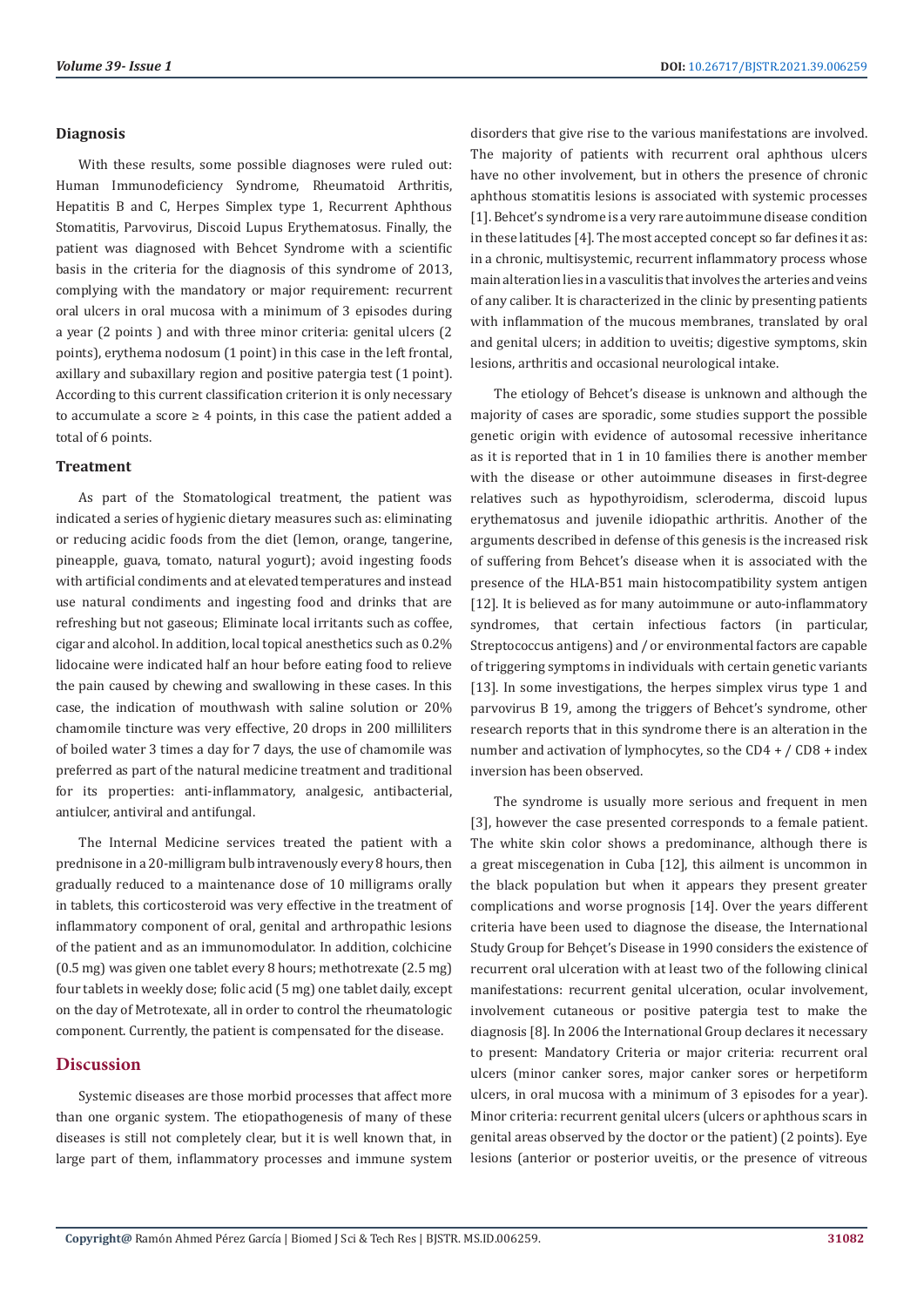cells in the examination with slit lamp or vasculitis retinal diagnosis by an ophthalmologist) (1point).

Skin lesions (erythema nodosum, folliculitis, papulopustular lesions, acneiform nodules, observed by the doctor in postadolescent patients not treated with corticosteroids) (2 points). Patergia test: positive (cutaneous hypersensitivity characterized by the appearance of a sterile pustule, 24 to 48 h after needle puncture, observed by a doctor) (1 point). Vascular lesions (arterial, venous thrombosis or aneurysms) (1 point). The diagnosis is made with the mandatory criterion plus 3 points [10]. In 2013, an international group, composed of representatives from 27 countries, reviewed the international criteria, according to these criteria, a patient with a score  $\geq 4$  points is classified as a Behcet disease [3]. The presence of recurrent, painful, variable-sized canker sores that heal in 1-3 weeks usually without scarring in most cases are the first manifestation, as occurred in this case. The genital canker sores present in 72-94% of cases are morphologically similar to oral ones, usually heal at 2-4 weeks, but they do leave a scar [7]. There are no typical laboratory alterations of Behcet Syndrome. Erythrosedimentation and C-reactive protein levels are often moderately high but do not correlate well with disease activity, in this case these values were kept within normal parameters.

Acute phase reactants may be elevated, mainly in patients with vasculitis of large vessels. Serum immunoglobulins are sometimes elevated and immunocomplex levels may be elevated, but autoantibodies such as rheumatoid factor, antinuclear antibodies, anticardiolipin and neutrophil antithoplasm (ANCA) are negative [3]. The patergia test is not 100% specific, only a proportion of patients with Behcet Syndrome have a positive response and the positivity in patients with the syndrome vary in different geographical areas (60-70% in Turkey and Japan, but rare in America and Europe) [11], however, the case presented is of a patient born in Cuba who is part of the American continent in which the test was positive, not coinciding with world statistics, where positivity is rare in the Americas. The differential diagnosis should be made with: Reiter's disease, Steven-Johnson syndrome, aphthous stomatitis, recurrent Mollaret meningitis, Whipple's disease, multiple sclerosis, Harada's disease, inflammatory bowel diseases, sarcoidosis and ankylosing spondylitis. The diagnosis is based on detailed medical history and long-term clinical observation. There is no way to predict whether a patient with recurrent oral ulcerations will develop the disease even if frequent outbreaks constitute an alarm sign, as confirmed in this case. The choice of treatment depends on the clinical manifestations and their severity.

An early diagnosis followed by a treatment with corticosteroids, medication used in this patient, could prevent the fearful neurological complications in the opinion of several authors, although more recent studies report highly positive results with

immunosuppressants [7]. It is described that all patients should use colchicine and steroids, with Metrotexate being the diseasemodifying drug most used in the treatment of this [5]. The majority of patients diagnosed with Behcet syndrome have a productive life. The symptoms are controlled with a healthy diet, rest, physical exercises and drug treatment and the prognosis varies according to the affected organs [7]. Behcet's disease has a chronic course with exacerbations and unpredictable remissions, the frequency and severity of which may decrease over time. After the first five years, the disease acquires a stable course or towards improvement; after the fourth decade, clinical severity is decreased, with longer intervals of recurrence between exacerbations. The prognosis is good, unless there is commitment of vital organs. The presentation at the age of early onset (before age 25) has been associated with more severe manifestations of the disease and increased mortality [13].

### **Conclusion**

While it is true that multiple systemic diseases present with aphthous oral manifestations, oral ulcers in Behcet's disease are the first clinical manifestation, which in most cases, lead the patient to seek medical help and constitute for countless authors the cornerstone to reach the diagnosis of this disease, so it is considered vital that the Comprehensive General Stomatologist putting into practice the knowledge acquired about the syndrome, consider it a possible differential diagnosis more before a patient with recurrent oral ulcerations. The timely management of a patient with an unusual and exceptional pathology can have an optimal evolution and reduction of complications in the quality of life. It is recommended to expand coverage and health education to be able to detect these cases in the first instance, thus avoiding underdiagnosis.

### **References**

- 1. Reyes Herná[ndez DL \(2016\) Manifestaciones orales de las enfermedades](https://www.medigraphic.com/cgi-bin/new/resumen.cgi?IDARTICULO=64252) sistémicas. Reflexión médica y revisión bibliográfica. Acta Médica del [Centro 10\(1\): 68-74.](https://www.medigraphic.com/cgi-bin/new/resumen.cgi?IDARTICULO=64252)
- 2. [Marinho KCT, Giovani EM \(2016\) The treatment of oral lesions in](https://scielo.isciii.es/scielo.php?pid=S1130-05582016000200008&script=sci_abstract&tlng=en) Behç[et's syndrome: case report. Revista Espa](https://scielo.isciii.es/scielo.php?pid=S1130-05582016000200008&script=sci_abstract&tlng=en)ñola de Cirugía Oral y [Maxilofacial 38\(2\): 101-104.](https://scielo.isciii.es/scielo.php?pid=S1130-05582016000200008&script=sci_abstract&tlng=en)
- 3. [Vargas Brazales AB, D](http://scielo.sld.cu/scielo.php?script=sci_arttext&pid=S1817-59962019000300015)ávila Rodríguez MJ, Alquedán P, Alejandro D, Á[lvarez Heredia MF, et al. \(2019\) Enfermedad de Beh](http://scielo.sld.cu/scielo.php?script=sci_arttext&pid=S1817-59962019000300015)çet. Reflexiones sobre su diagnó[stico y tratamiento. Revista Cubana de Reumatolog](http://scielo.sld.cu/scielo.php?script=sci_arttext&pid=S1817-59962019000300015)ía [21\(3\).](http://scielo.sld.cu/scielo.php?script=sci_arttext&pid=S1817-59962019000300015)
- 4. Mendoza García JM, Jhony A (2018) Neurobehçet en un adulto joven en lima, Perú: reporte de caso. Revista de la Facultad de Medicina Humana 18(2).
- 5. Solis Cartas U, Poalasí[n Narvaez L, Quintero Chac](http://scielo.sld.cu/scielo.php?script=sci_arttext&pid=S1817-59962016000100002)ón G, Muñoz Balbín M, [Lay Wuillians M, et al. \(2016\). Caracter](http://scielo.sld.cu/scielo.php?script=sci_arttext&pid=S1817-59962016000100002)ísticas clínico epidemiológicas de la enfermedad de Behç[et. Revista Cubana de Reumatolog](http://scielo.sld.cu/scielo.php?script=sci_arttext&pid=S1817-59962016000100002)ía 18(1): 3-10.
- 6. Castillo González W, Gonzá[lez Argote J, Hern](http://www.revreumatologia.sld.cu/index.php/reumatologia/article/view/359)ández Estévez J (2014) Enfermedad de Behç[et. Revista Cubana de Reumatolog](http://www.revreumatologia.sld.cu/index.php/reumatologia/article/view/359)ía 16(3): 309- [321.](http://www.revreumatologia.sld.cu/index.php/reumatologia/article/view/359)